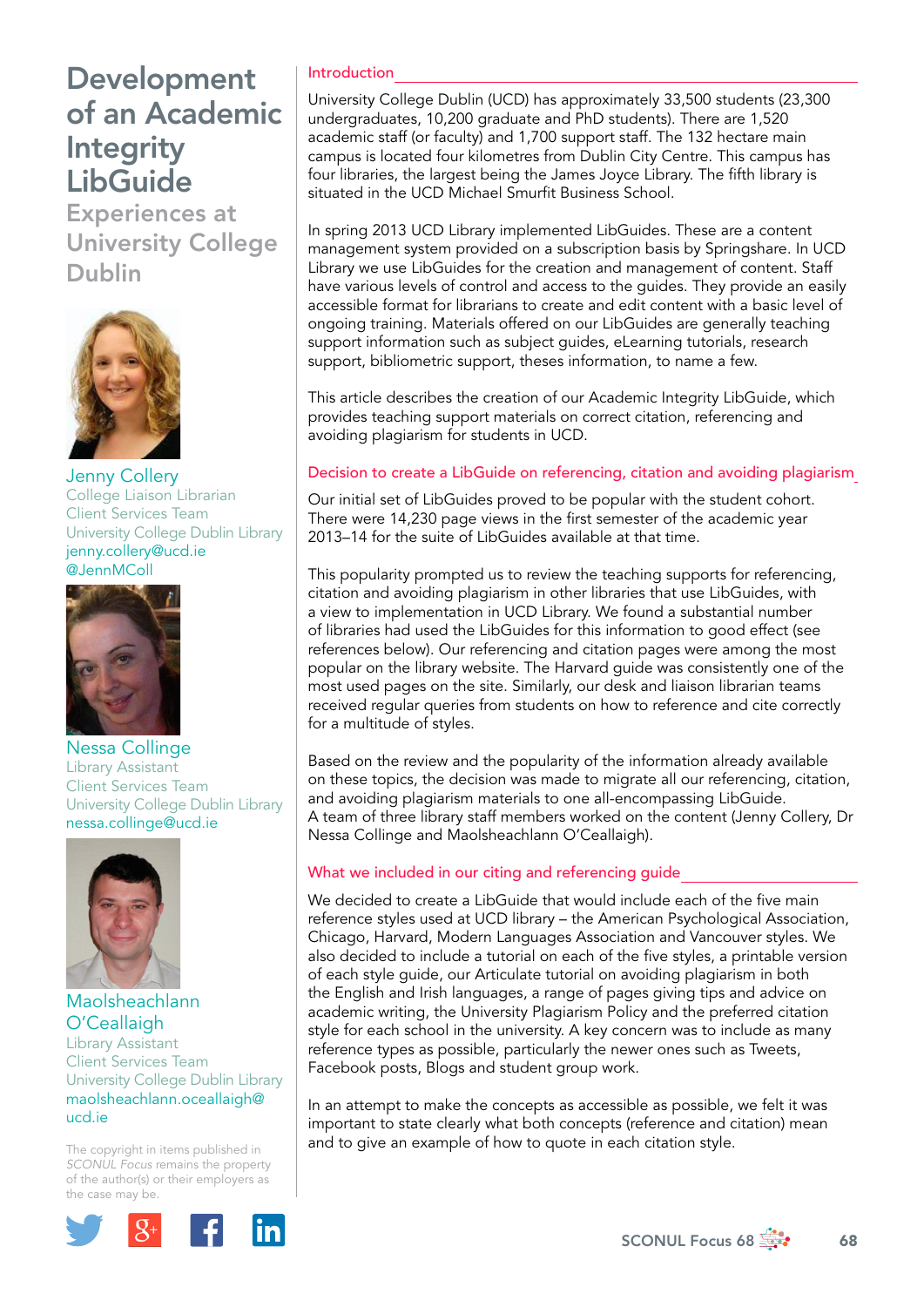Experiences at University College Dublin

## Choosing a title and logo for the LibGuide

We named the guide the 'Academic integrity guide'. This was seen as more positive than titles that have traditionally emphasised the negative connotations of plagiarism. In 2016 the UCD Academic Writing centre requested that we help students find the guide more easily by putting a direct link to it from the library's main website. This was done, with the plain language title 'Referencing guide' on the link.

We chose an umbrella logo for the landing page of our guide. This aims to show that academic integrity is achieved through the combination of acknowledging others' ideas, clear writing and correct referencing.



*Umbrella logo* 

#### Structure of the LibGuide

We took time planning the structure of the guide, particularly the pages dedicated to each of the citation styles. We created one tabbed page for each citation style, with drop-down subpages dedicated to each reference type. Each of the five referencing style guides can be printed individually. The guide's format may be reviewed in the future, depending on feedback from students and staff.

#### Creation of the LibGuide

Once the structure of the LibGuide was decided, our next task was to begin creating content. It was agreed that we would attempt to use one source for each style as the ultimate guide. If no official handbook existed for that style we would pick either a book on the style or a heavily cited online source. The guide creation process involved each person taking one or two styles and creating the content. A different member of the team then edited the content. This approach worked well. To ensure consistent quality throughout, we met every few weeks to monitor progress and to discuss any edits that were not clear-cut. We began in the spring of 2015 and the guides were launched in August 2015, in time for the start of term.

#### Promotion and use of the LibGuide

After the launch, we promoted the guide via the library website, Twitter, Facebook, library orientation and information skills sessions. Statistics for the guide indicate a high level of usage, with it consistently being one of the first, second or third most used Library Guides on our website. The table shows the number of views per month since the launch.

The guide has had a total of 114,057 views from August 2015 to November 2016. The library's second most popular guide, the maps guide, has had 84,592 views over the same period.

Predictably, October, November, April and May are very busy months for the guide, when students are working on submitting their academic assignments.

The copyright in items published in *SCONUL Focus* remains the property of the author(s) or their employers as the case may be.



 $SCONUL$  Focus 68  $\frac{1}{200}$  69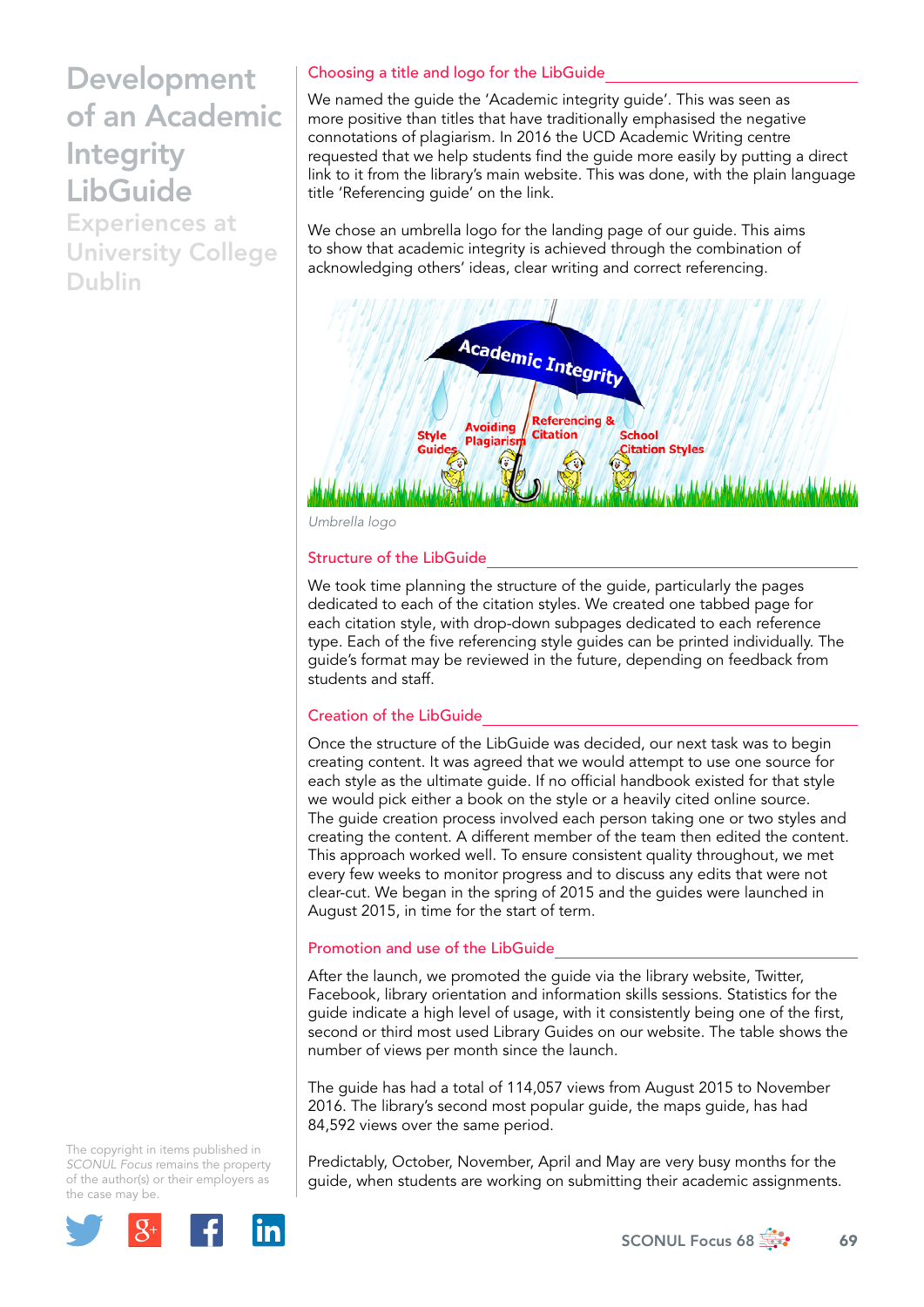Experiences at University College Dublin



*Academic Integrity Guide, monthly number of views. August 2015 – November 2016* 

The Harvard Style continues to be the most consulted citation style guide. Some of the feedback from students include comments such as I wish we had this in website in first year.

Finally, somewhere I can go to get a proper answer on using Harvard. LibGuides can be embedded into Blackboard, the university's virtual learning environment. To date, the library has run three training sessions on how to do this. There has been a moderate level of attendance from academic staff. Staff who attended seemed keen to include the guide in their teaching modules. This could be promoted further within the academic community.

The LibGuides platform makes guides easily editable and adaptable. We are still adding item types as requested by students or staff. Recently we have added a page on 'Taking lecture notes', and are currently updating the Modern Languages Association Style to the eighth edition.

#### **Conclusion**

Overall, we have found the creation of the guide to be a beneficial exercise. It has increased the impact of our referencing, citation and avoiding plagiarism teaching supports and allowed us to keep up to date with the needs of students for this information. We took the opportunity to review and increase the teaching supports we make available to students in the area of citing and referencing. The guide also demonstrated how much students needed guidance on each reference type, for each style. We shall continue to develop and promote the guide to both our students and academic staff and monitor usage statistics.

Our guide can be viewed at<http://libguides.ucd.ie/academicintegrity>

#### References

Fulton H. (2016) Citing and referencing. Monash University [Online]. Available at: <http://guides.lib.monash.edu/citing-referencing/home>[accessed 28 November 2016]

The copyright in items published in *SCONUL Focus* remains the property of the author(s) or their employers as the case may be.